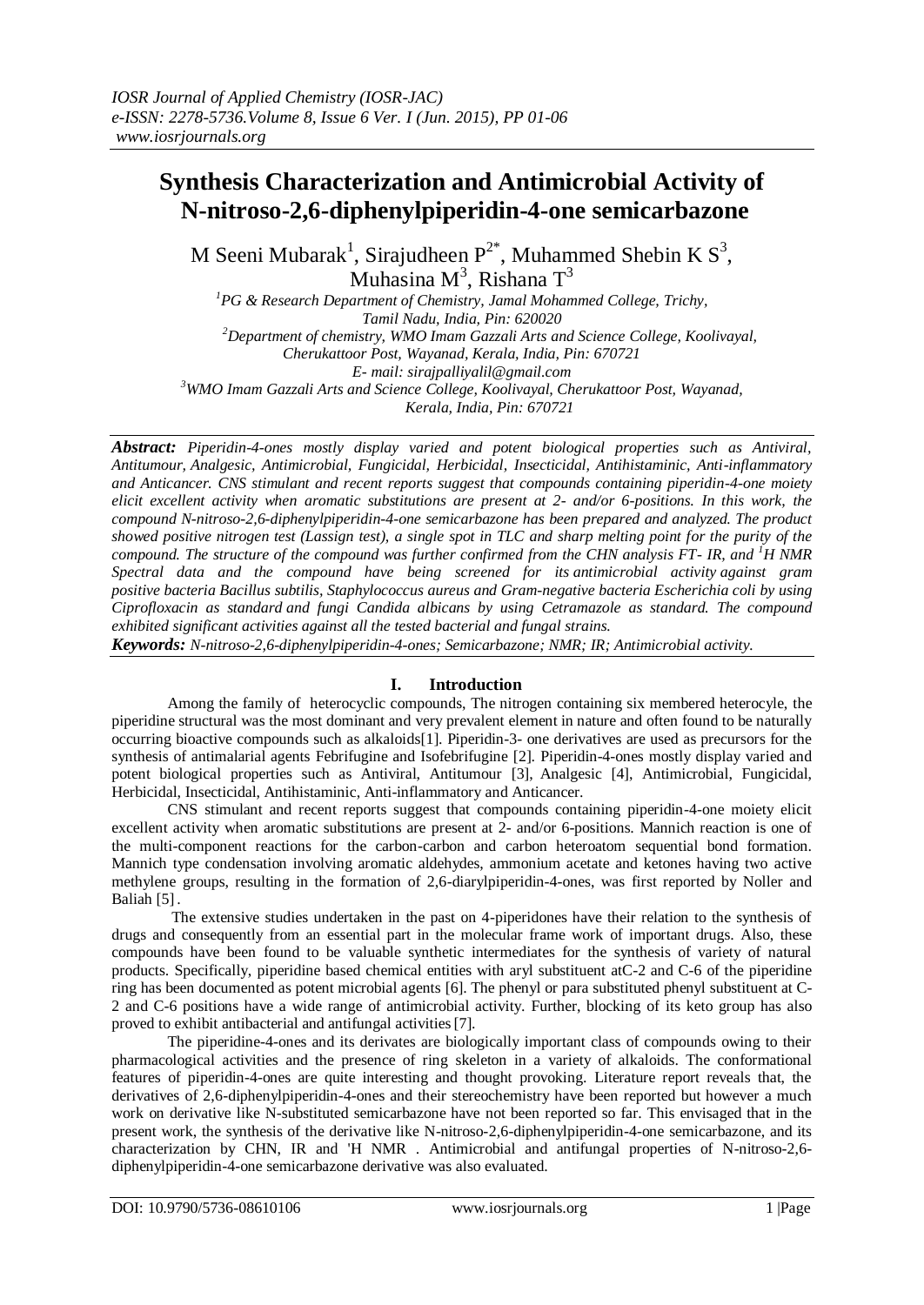## **II. Materials And Methods**

All the solvents used were of spectral grade. The melting points of the compounds were measured in open capillaries and are uncorrected. The 1H NMR spectra were obtained on a Bruker Avance spectrometer at 300 and 100 MHz respectively by using tetramethylsilane (TMS) as an internal standard. Chemical Shifts are given in parts per million (ppm). Splitting patterns are designated as follows: s- singlet, t-triplet, and mmultiplet. The FT IR spectra were obtained on a Perkin-Elmer Spectrum paragon 1000 spectrometer. Microanalyses were performed on VarioMicro V2.2.0 CHN analyzer. The reactions were followed on percolated TLC plates (Silica gel 60 F254, Merck) visualizing the spots in iodine chamber.

## **III. Experimental Methods**

### **3.1. Synthesis of 2,6-diphenylpiperidin-4-one**

A mixture of acetone (0.1 mol) and benzaldehyde (0.2 mol) and anhydrous ammonium acetate (0.05 mol) was heated in a boiling water bath maintaining the temperature  $50 - 55^{\circ}$ C with stirring until the colour of the solution changed to deep red orange. The solution immediately cooled in ice water, after cooling ether (100 ml) was added to it, the ether insoluble bispidine  $(2.4.6,8$ -tetra phenyl 1-3,7-diazabicyclo $(3.3.1)$ nonan-9-one, m.p (235-236°C) was filtered off and 5 ml conc. HCl was added to the filtrate. The precipitated 2,6 diphenylpiperidine-4-one hydrochloride was collected by filtration and washed with 3:1 mixture of ether and ethanol. The hydrochloride (m.p 215-216°C) obtained was dispersed in minimum amount of acetone and ammonia solution was added drop wise to it until a clear solution was obtained. The clear solution was poured into cold water (500 ml) and solid obtained was filtered and dried. The solid obtained was recrystallized using ethanol (yield 25%) melting point 103-104°C [8] .



**Scheme 1-** Synthesis of 2,6-diphenylpiperidin-4-one

## **3.2. Synthesis of N-nitroso-2,6-diphenvlpiperidin-4-one**

0.0l g of 2,6-diphenylpiperidin-4-one dissolved in the ethanol-water mixture (60 ml + 40 ml) and add 1.0 ml of concentrated HCl to this solution, the solution heated and stirred at 49-55°C. Sodium nitrite dissolved in 25 ml of ethanol: water mixture (10 ml+15 ml) and take this solution in an addition funnel. This solution was added in drops over a period of 1.5 hours while the mixture was stirred at 50-60°C. After the addition was completed stirring continued for another 4 hours. To this reaction mixture about 75 ml of ether was added. The product soluble in ether was separated by using a separation funnel. The separated ether was allowed for evaporation. The solid obtained is recrystallized from ethanol [9].



**Sheme 2-** Synthesis of N-nitroso-2,6-diphenvlpiperidin-4-one

#### **3.3. Synthesis of N-nitroso-2,6-diphenvlpiperidin-4-one semicarbazone**

The compound N-nitroso-2,6-diphenvlpiperidin-4-one semicarbazone is prepared by dissolving N-Nitroso-2,6 diphenylpiperidin-4-one in 10 ml of methanol and heated over a water bath at (50-60)°C. l.0 g of semicarbazide hydrocholoride was Dissolved in 3 ml of ammonia solution drop by drop, an equal amount of methanol was also added to it in 1:1 ratio. This solution was added to the above reaction mixture in three portions at an interval of 30 minutes. After the addition was completed the heating and stirring are continued at another five hours. Then the reaction mixture was poured into ice cold water with shaking. The pure solid separated are filtered washed with water and dried and purified through short column, m. p  $150^{\circ}$ C[10].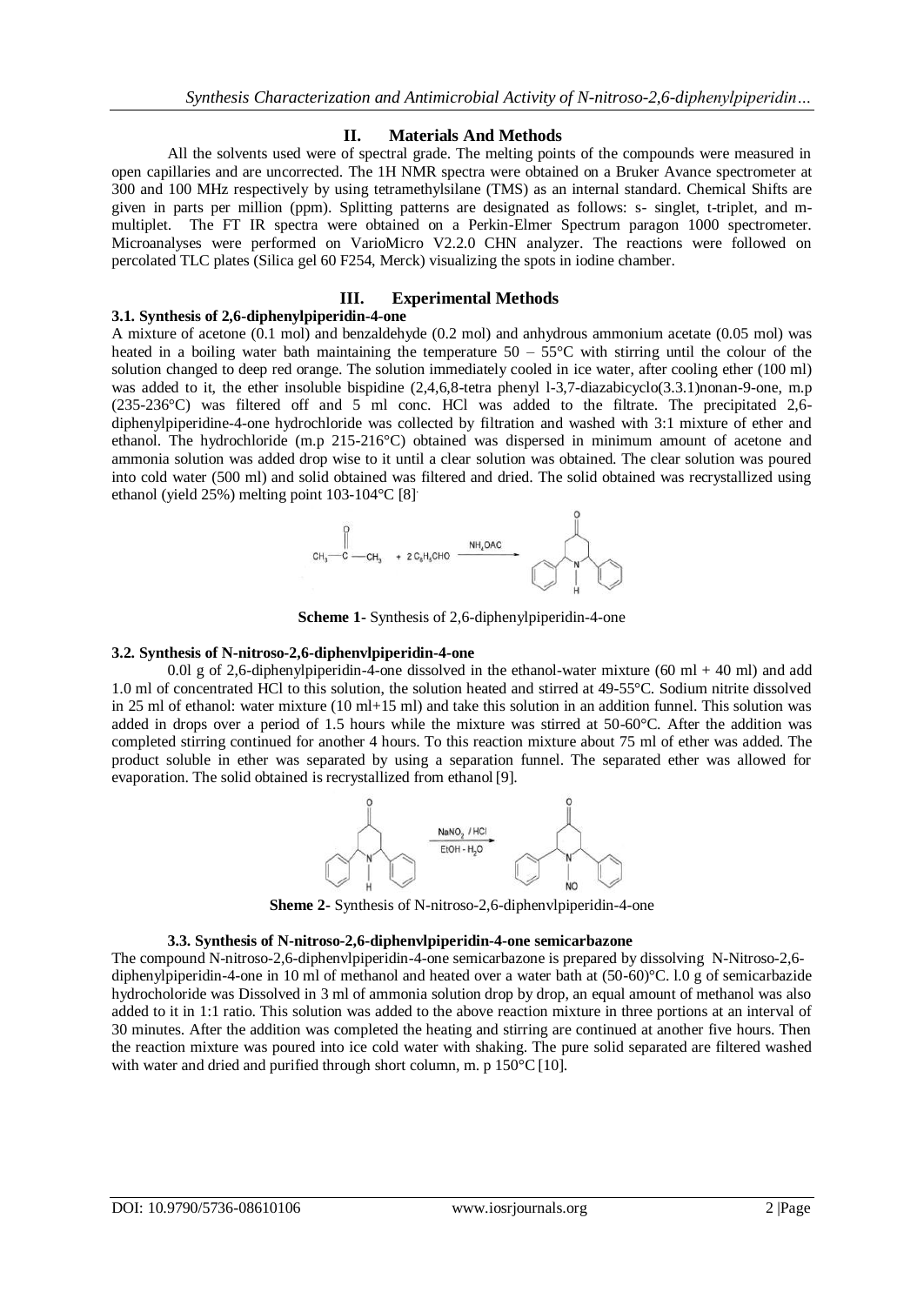

**Scheme 3-** Synthesis of N-nitroso-2,6-diphenvlpiperidin-4-one semicarbazone

## **3.4. Antibacterial activity by disc diffusion method**

Nutrient agar plates were prepared under sterile conditions and incubated overnight to detect contamination. About 0.2 ml of working stock culture was transferred into separate nutrient agar plates and spread thoroughly using a glass spreader. Whatmann No.1 discs (6 mm in diameter) were impregnated in the test compounds dissolved in DMSO (200 mg/ml) for about half an hour. Commercially available drug disc (Ciprofloxacin 10 μg/disc) was used as positive reference standard. Negative controls were also prepared by impregnating the disc of same size in DMSO solvent. The discs were placed on the inoculated agar plates and incubated at 37  $\pm$  1°C for about 18-24 h. Antibacterial activity was evaluated by measuring the zone of inhibition against the test organism [11].

## **3.5. Antifungal activity by disc diffusion method**

Sabouraud's dextrose agar (SDA) medium was used for the growth of fungi and testing was done in Sabouraud's dextrose broth (SDB) medium<sup>[15]</sup>. The subculture and the viable count were carried out by the same procedure used for in antibacterial studies except the temperature, which should be maintained at  $28 \pm 1^{\circ}$ C for about 72 h. Similarly for disc diffusion method, the Petri-dishes were incubated at  $28 \pm 1$ °C for about 72 h [12]. The same concentration of the test compound, solvent (DMSO) and Cetramazole (standard) prepared previously were used for the antifungal studies.

## **IV. Results And Discussion**

The compound N-nitroso-2,6-diphenylpiperidin-4-one semicarbazone has been reported in this work. When analyzed the products showed positive nitrogen test (Lassign test), a single spot in TLC and sharp melting point for the purity of the compound. The product expected should have the following structure based upon Stoichiometry of the reaction (Scheme - I). The structure was further confirmed from the CHN analysis FT- IR, and <sup>1</sup>H NMR Spectral data.



**Figure1-** N-nitroso-2,6-diphenvlpiperidin-4-one semicarbazone.

## **4.1. CHN Analysis**

The CHN analysis is used to determine the empirical formula and there by the molecular formula and double bond equivalence of the compound N-nitroso-2,6-diphenylpiperidin-4**-**on semicarbazone. The CHN analysis data of the prepared compound was given in Table-I.

|  |  | Table 1: CHN analysis data of the compound N-nitroso-2,6-diphenylpiperidin-4-one semicarbazone |  |  |  |  |
|--|--|------------------------------------------------------------------------------------------------|--|--|--|--|
|--|--|------------------------------------------------------------------------------------------------|--|--|--|--|

|                           | $\%$  | H%   | $N\%$ |
|---------------------------|-------|------|-------|
| <b>Experimental</b> value | 64.07 | 5.60 | 20.74 |
| Theoretical value         | 64.09 | 5.63 | 20.77 |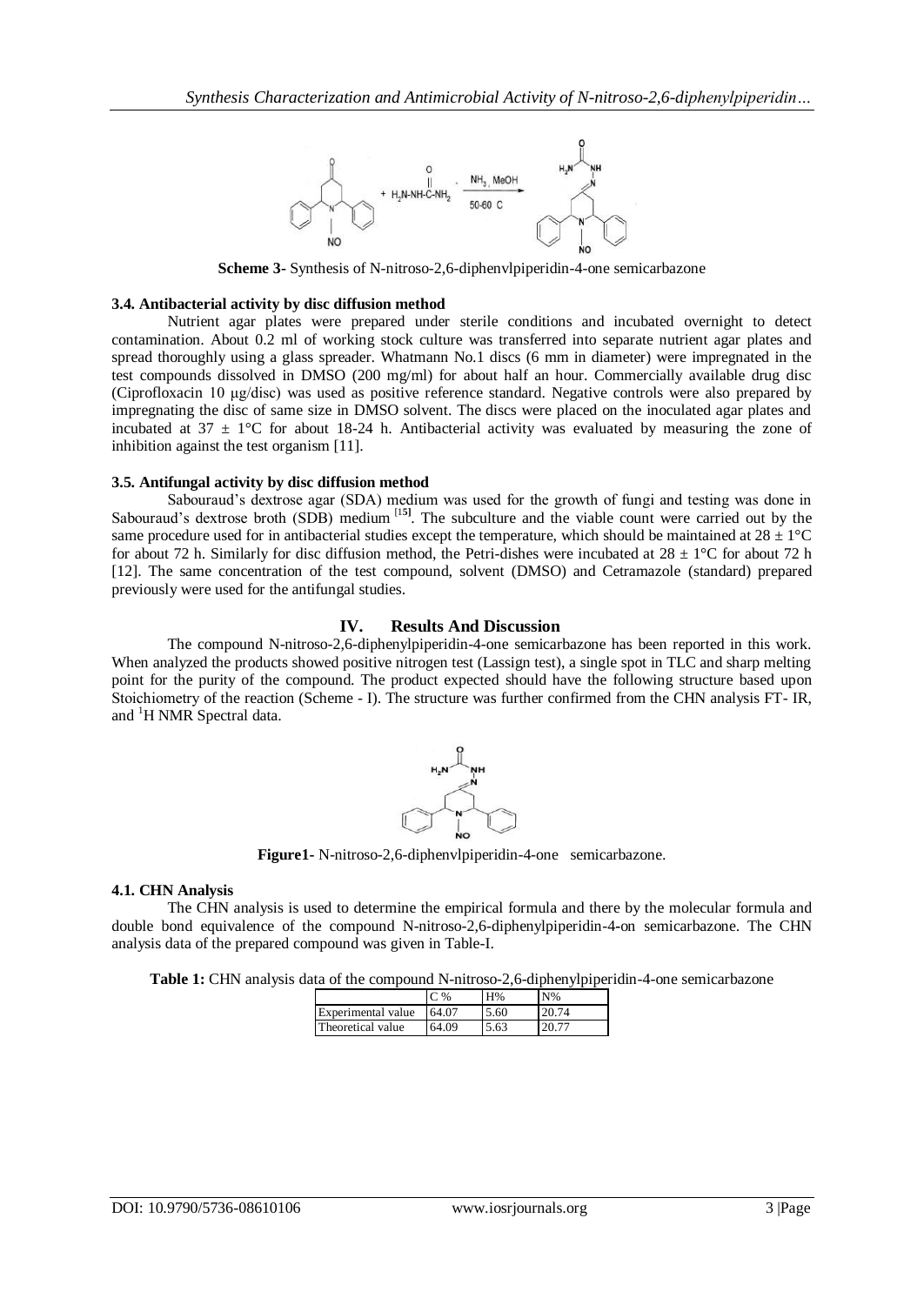#### **Calculation of empirical formula:**

| $No. of atoms =$ |                           | % of atoms          |  |              |          |
|------------------|---------------------------|---------------------|--|--------------|----------|
|                  | Atomic weight of the atom |                     |  |              |          |
| 52               |                           | 64.07               |  | 5.33         |          |
|                  | $C =$                     | 12                  |  | 0.29         | 18.3     |
|                  | $H =$                     | 5.6<br>$\mathbf{1}$ |  | 5.6<br>0.29  | 19.3     |
|                  |                           | 20.74<br>14         |  | 1.48<br>0.29 | $= 5.01$ |

This Gives the Empirical Formula, and Hence  $C_{18}H_{19}N_5O_2$ .

The molecular formula obtained as  $C_{18}H_{19}N_5O_2$ .

From this molecular formula the double bond equivalence has been calculated.

 $DBE = C + 1 - H/2 + N/2$  $= 18 + 1 - 19/2 + 5/2$  $= 12$ 

The double bond equivalent value 12 accounts the structure given in Fig. 1for two benzene ring, one cyclic ring, one C=N, one N=O, and one C=O group. The above structure is further confirmed from the IR and H1 NMR spectra.

#### **4.2. IR Spectral analysis**

The important IR data are collected from the spectrum (fig. 2) obtained are given in the Table-II. Assignments of the frequencies were made on the basis of the literature values [13]. The formation of the compound N-nitroso-2,6-diphenylpiperidin-4-one semicarbazone was realized by the analysis of IR data.



**Figure 2:** IR spectra of N-nitroso-2,6-diphenylpiperidin-4-one semicarbazone

| Group            | Stretching frequency $(cm^{-1})$ |  |  |
|------------------|----------------------------------|--|--|
| primary amide    | 3450                             |  |  |
| Aromatic C-H     | 2927                             |  |  |
| Cyclic C-H       | 2857                             |  |  |
| ON               | 1563                             |  |  |
| $C=O$            | 1637                             |  |  |
| $N-N=0(Nitroso)$ | 1452                             |  |  |
| Secondary amide  | 1418                             |  |  |

DOI: 10.9790/5736-08610106 www.iosrjournals.org 4 |Page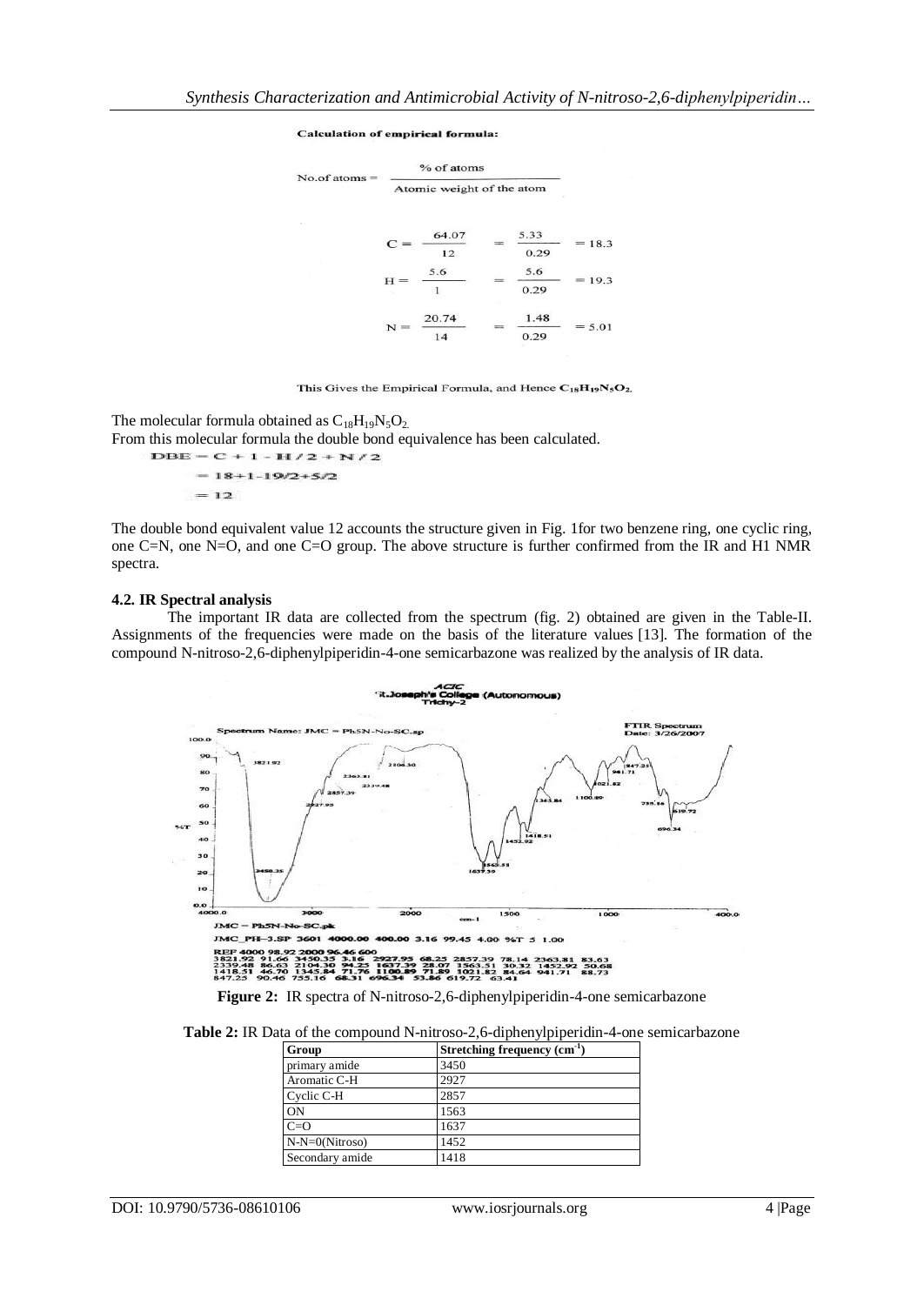The IR spectrum of the compound N-nitroso-2,6-diphenylpiperidin-4-one semicarbazone shows a sharp band at 1637 cm<sup>-1</sup> which corresponds to C=0 stretching frequency of amide. The literature value of carbonyl group was found to bel640 cm<sup>-1</sup>. The band at  $1607 \text{cm}^{-1}$  shows the presence of C=N group. This confirms the formation of the product. The presence of a band at 3475 cm<sup>-1</sup> is a proof for the presence of N-H of primary amide group. The stretching frequency at 2927 cm<sup>-1</sup> corresponds to aromatic C-H stretching frequency. The literature value [14] for aromatic C-H is found to be 3100-3000 cm<sup>-1</sup>. The stretching frequency at 2857 cm<sup>-1</sup> corresponds to cyclic C-H stretching of pyridine ring system, the literature value for such system is 3100-3000  $\text{cm}^{-1}$  The band at stretching frequency 1495  $\text{cm}^{-1}$  corresponds to N-N=0 group.

# **4.3. <sup>1</sup>H-NMR Spectral analysis**

To give further support for the structure of the compound, the important  $H$  NMR data are collected from the spectrum (Fig.3) obtained and are given in Table-III. Assignment of the chemical shift (δ) values are made on the basis of literature values [15].



**Figure 3:** <sup>1</sup>H NMR spectra of N-nitroso-2,6-diphenylpiperidin-4-one semicarbazone.

| Chemical shift( $\delta$ ) | <b>Nature</b><br>peak | of No.<br><b>Protons</b> | of<br><b>Assignment</b>      |  |
|----------------------------|-----------------------|--------------------------|------------------------------|--|
| $7.2 - 7.4$                | m                     | 10                       | Aromatic proton              |  |
| 5.5                        |                       |                          | Benzylic proton at<br>$C-2$  |  |
| 5.6                        |                       |                          | Benzylic proton at<br>$C-6$  |  |
| 3.4                        | m                     | 2                        | Methylene proton at<br>$C-3$ |  |
| 3.5                        | m                     | 2                        | Methylene proton at<br>$C-5$ |  |
| 10.1                       | S                     | 2                        | 0                            |  |
| 8.1                        | S                     |                          | 유<br>$HN-C -$                |  |

Table 3: <sup>1</sup>H-NMR data of the compound N-nitroso-2,6-diphenylpiperidin-4-one semicarbazone

The <sup>1</sup>H-NMR data show that the aromatic proton absorbs in the range  $\delta$  7.2-7.4 since the compound in (fig.1) contains two phenyl group. The benzylic protons at  $C_2$  and  $C_6$  absorb down field at 8 2.7 and 2.8 respectively. The methyl proton at  $C_3$  and  $C_5$  protons absorb at  $\delta$  3.4 and 3.5 respectively. The secondary amine (-NH group) of semicarbazide moiety absorb at δ 8.1 presents as a sharp singlet. The primary amine (-NH2 group) of semicarbazide moiety absorbs at δ10.1 as a sharp singlet. Based on the CHN analysis, IR and 1H NMR spectral data the structure of the compound was assigned is given in fig. 1

# **4.4. In vitro Antimicrobial assay**

The N-nitroso-2,6-diarylpiperidin-4-one and its semicarbazone derivative have being screened in vitro for its potency against bacterial strains such as, B. subtilis, S.aureus and [Escherichia coli](http://academic.research.microsoft.com/Keyword/52761/escherichia-coli) and fungal strains such as C. albicans and A. flavus. The in vitro activities of the test compound were studied using agar plates containing Sabourauds dextrose broth for fungi and in Nutrient broth for bacteria. The test compound was tested against each microbial species. The antibacterial and antifungal potencies of the test compound have being compared with ciprofloxacin (bacteria) and cetramazole (fungi). The antimicrobial inhibitions of test compound are expressed as the area of zone of inhibition and summarized in Table IV.